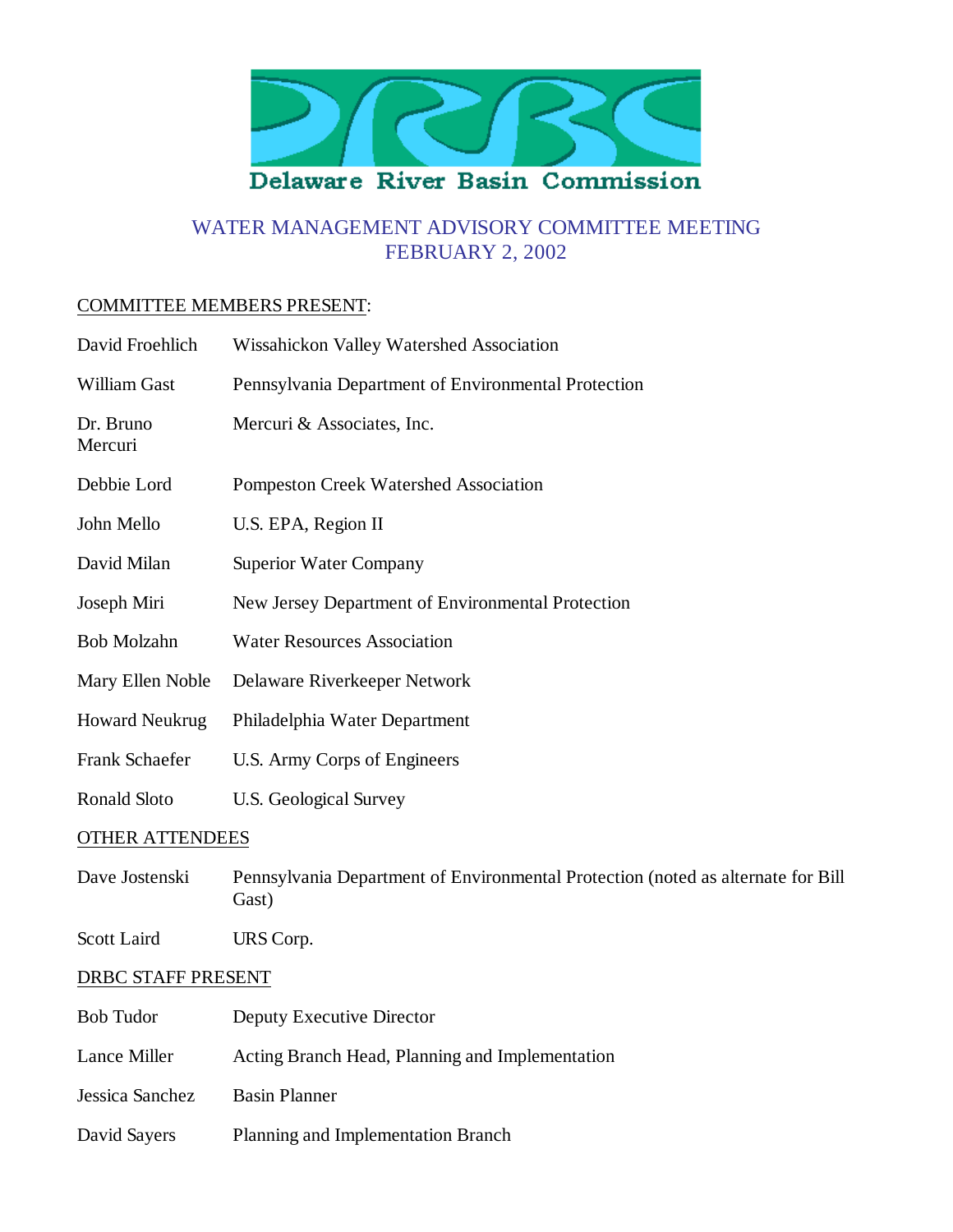# **Call to Order**

Meeting was called to order by Chairman Mercuri at 9:30 a.m. Lance Miller of DRBC staff announced that he will be leaving the commission and this meeting would be his last. On behalf of the committee Chairman Mercuri thanked Lance for his input over the last year.

### **1. Minutes of Previous Meeting**

The minutes from the December 2, 2001, meeting were reviewed. Attendance by George Kunkel from PWD at the last meeting was noted. Chris Crockett from PWD is acknowledged as alternate for Howard Neukrug. Mary Ellen Nobel made a motion to accept the minutes. Dave Froehlich seconded the motion. The minutes were accepted.

### **Discussion of the IRP**

Jon Zangwill presented an update on the IRP document following legal review by Pennsylvania. Copies distributed today showed those changes. Changes also included those made by DRBC internally (discussed at this Committee's last meeting).

Lance Miller stated that DRBC approved the IRP with the aforementioned changes.

Input and approval from this committee was requested. Subject to clarification of a minor issue by Bill Gast during the lunchtime break, a motion was made by Mary Ellen Noble to present the IRP document to the Commission. Dave Milan seconded the motion. Motion carried.

# **2. Comprehensive Plan - Goals Document and Update on Progress (Sanchez)**

The Commission will be looking at the draft document and voting on a resolution to send that document on to the Advisory Committees for their review for the development of the management strategies to support and help reach the objectives, develop cost estimates, and indicators of progress for reaching objectives.

The handout contained the matrix of Issues and Responsibilities/KRA Goals and Advisory Committees Involvement. The Water Management Advisory Committee has the lead on two major areas: Sustainable Use Management and Land Use & Management. A subcommittee will be set-up for Land Use Management.

A suggestion given was for this Committee to review this information and to lay out a work plan. A three-page matrix plan was given (which expands on the first matrix and lays out the objectives).

Support will include facilitators, consultants for the management strategies and DRBC Staff. Funds available for technical reports (if necessary) were given. Preliminary work plans are due by May. Final document should be finished around October.

Discussion involved development of the subcommittees (to the Council), as well as who will be asked to join and/or volunteer for these subcommittees.

- KRA #1 Sustainable Use Management Bill Gast and/or alternate, Anthony Bonasera, Chris Crockett (alternate for Howard Neukrug), Joe Miri, Ron Sloto.
- KRA #3 Land Use & Management Bill Gast and/or alternate & Howard Neukrug, Joe Miri.

Suggestions to improve the process included a master schedule of all meetings and on all e-mails a number system should be used (i.e. 1.1 or 1.2) for a clearer understanding of what will be discussed at that meeting.

The role that Resolve will play in the process was explained. Jessica Sanchez is in the process of composing a short list of available consultants (when completed this will be e-mailed to the chairs of all the Committees). DRBC Staff will help develop some of the Management Strategies. The use of the GSA and their involvement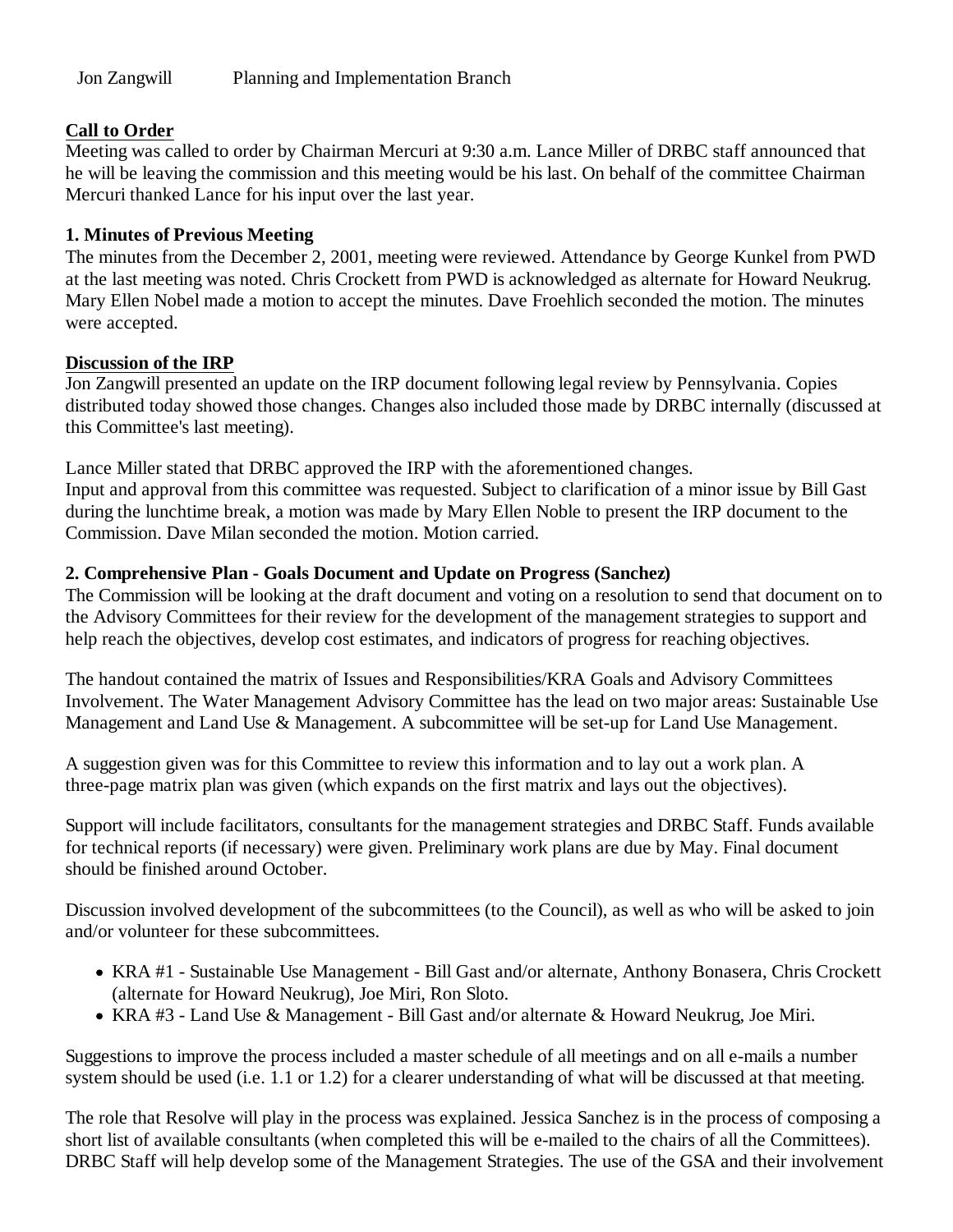was discussed.

# **3. Water Accountability and Loss Management (Sayers)**

David Sayers attended a conference in Las Vegas, also attended by George Krunkel (Philadelphia Water Department), and Chair of the Leakage Detection and Water Accountability Committee of the American Water Works Association.

This was an informal meeting of the sub-group of the American Water Works Association which is currently looking to adopt a new policy to address the issues of leakage management and leak detection and how water use accounting and management can be improved.

A paper will be produced shortly that will reflect work done on leakage management outside of the United States. A project is underway to take this work from an international study and focus it on the U.S. David Sayers presented examples (handout given) on the shortcomings of the widely used but simplistic percentage approach to quantifying water loss. From a regulatory perspective this is not a useful performance indicator. Joe Miri questioned the need for regulators to focus on unaccounted for water noting that it is primarily a question of operational efficiency for the purveyor. Howard Neukrug and others responded that for some systems this may be true, but in others, particularly where distribution systems cross watershed boundaries, it can have important consequences for water resources management.

The committee agreed that this was a relevant issue for discussion later in the Comp Plan process when management strategies are being developed.

# **LUNCH 12:00 p.m. - 12:45 p.m.**

### **4. Retail Water Pricing (Resolution 99-2) - A Case Study (Sayers)**

David Sayers gave a presentation on the issue of retail water pricing to encourage conservation (Resolution 99-2). A case study was used to review the effectiveness of the conservation pricing resolution and point out its shortcomings. David Sayers raised concerns that the language of the resolution is far from prescriptive and may not be having its intended effect - meeting the wording of the resolution is easy without meeting the 'spirit'. The committee responded to the presentation noting that with issues involving rate structures the DRBC may purposefully not want to be too prescriptive. For investor owned purveyors and those municipals operating outside their political boundaries rate setting is also an issue for the relevant Public Utilities Commission (or similar entity). DRBC can not work alone on this issue.

Bill Gast noted that the Commissioners had not asked the Committee to consider this issue at this time. Although it was noted that the Executive Director of DRBC is charged with reviewing the effectiveness of the retail water pricing activities annually. It was suggested that DRBC staff acquire more analysis and make suggestions on what should be changed and then let this committee react to this information.

Based on that information, this Committee may recommend to the Commissioners that they charge the WMAC with looking into this issue, and perhaps coming up with revisions or amendments to the resolution to strengthen it.

#### **5. Other Business and Next Meeting**

There was no other business to discuss at this time.

The meeting was adjourned at 2:30 p.m. The next meeting of the Water Management Advisory Committee will be held on Friday May 3, 2002, at 9:30 a.m.

*Questions?*